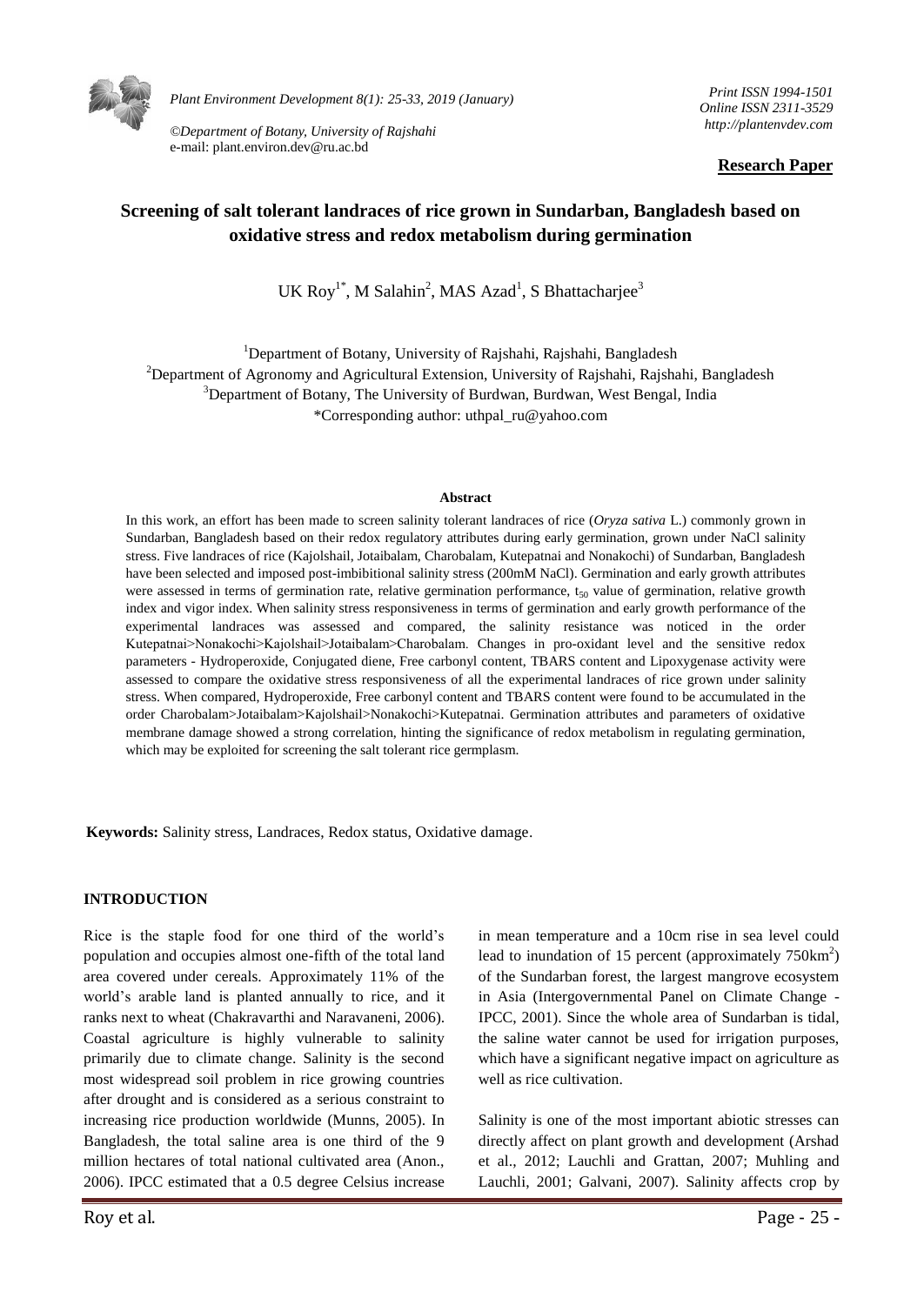imposing ionic and osmotic stress, causing ion toxicity and metabolic dysfunctions (Hossain et al., 2015; Chen et al., 2007). Salinity stress apart from imposing ionic and dehydration induced metabolic dysfunction and injury, inevitably cusses loss of redox-homeostasis due to the excessive generation of ROS, which eventually serious oxidative damage to cellular macromolecule (Hossain and dietz, 2016; Pandolfi et al., 2012). Rice is relatively tolerant to salinity at the germination stage but its panicle initiation and pollination stage are two most salinitysensitive growth stages, which directly related to crop yield. Screening of rice genotypes at the seedling stage is comparatively easier than reproductive stage and also rapid. It is very difficult at the reproductive stage. The conventional method of plant selection for salt tolerance is not easy because of the large effects of the environment and low narrow sense heritability of salt tolerance (Gregorio et al., 1997). The redox parameter is very sensitive parameters which reflect the physiological status and the sensitivity of the germplasms towards salinity stress. So the differential redox parameters and oxidative deterioration can be useful biomarkers for determining salinity resistance and screening salinity tolerant plants.

As reclamation of saline soils is laborious and almost impossible, development or selection of salt tolerant crop species is one of the possible means for extension of the crop area. For further improvement in total rice production, rice breeders must develop high yielding varieties with tolerance against abiotic stress for unfavorable ecosystems. There are huge traditional cultivars and landraces of rice which have been neglected for a long time because of high yielding varieties but they have the great capacity to combat stress. These rice are more tolerant than many elite cultivars to various abiotic stresses. These resistant genotypes are considered to be good sources of tolerance traits. Appropriate salt tolerant high yielding varieties that can fit into the rice-growing ecosystem in the coastal areas of Bangladesh will boost up the country's rice production.

At present, our ability to improve salinity stress tolerance of indica rice cultivars is limited by our poor understanding of extremely complex nature of stress acclimation mechanism, particularly the redox regulatory network. Research activities on the performance of rice against salinity stress may be helpful in breeding of salt tolerant advanced lines and to find out the suitable plant type with improved characters by investigation of the physiological and biochemical mechanisms related to salt tolerance. The objective of the present study is therefore to screen some landraces of rice of Sundarban area based on some redox biomarkers.

#### **MATERIALS AND METHODS**

### **Plant growth and treatment of NaCl to induce postimbibitional salinity stress**

Seeds of five Land races of rice (*Oryza sativa* L., landraces Nonakochi, Kajolshail, Kutepatnai, Jotaibalam and Charobalam), selected as experimental material, have been collected from BARSIC, Munsiganj, Satkhira, Bangladesh. Seeds of the rice were washed with distilled water and were treated with  $0.2\%$  HgCl<sub>2</sub> for 5min and then washed thrice with sterile distilled water. The surface sterilized seeds were imbibed in distilled water for 48 h in darkness at  $25^{\degree} \pm 2^{\degree}C$  and thereafter, were sown on moist filter paper in Petri plates and were placed in standardized conditions of thermostat-controlled seed germinator cum stability chamber (Remi 82 BL, India) maintained at  $25^{\degree} \pm 2^{\degree}$ C. For imposing post imbibitional salinity stress, water imbibed seed lots were treated with 200mM NaCl for 7days, with intermittent change of treating solutions in petriplates (24h interval). For untreated control set, water imbibed seeds were sown directly in petriplates. All the seed lots were allowed to grow at  $25^{\degree} \pm 2^{\degree}$ C with 14h photo period (light intensity 270 $\mu$ mol m<sup>-2</sup>s<sup>-1</sup>) and 78  $\pm$  2% relative humidity. For all biochemical analysis, 168h old seedlings raised from aforesaid conditions were used.

#### **Determination of reactive oxygen species (ROS)**

#### *Estimation of H2O<sup>2</sup> generation*

Hydrogen peroxide was estimated by the procedure of MacNevin and Uron (1953) using titanic sulfate. For this, 1g of tissue was extracted with 5mL of cold acetone and filtered through Whatman No.1 filter paper and volume made up to 10mL with distilled water. Now 1mL of 5% titanic sulfate (in 20%  $H_2SO_4$ ) was added to this, which was followed by addition of 2mL of concentrated NH<sub>4</sub>OH and finally centrifuged at 6000rpm for 10min. Pellet obtained was washed with 5mL of acetone (thrice) and then centrifuged at 5000rpm for 10min. Then, the pellet was dissolved in 3mL of  $2(N)$  H<sub>2</sub>SO<sub>4</sub> and absorbance was taken at 420nm against a blank.

**Determination of indices of oxidative membrane damage (Hydroperoxide, Conjugated Diene, Lipoxygenase activity**, **Thiobarbituric acid reactive substances and Free carbonyl content)**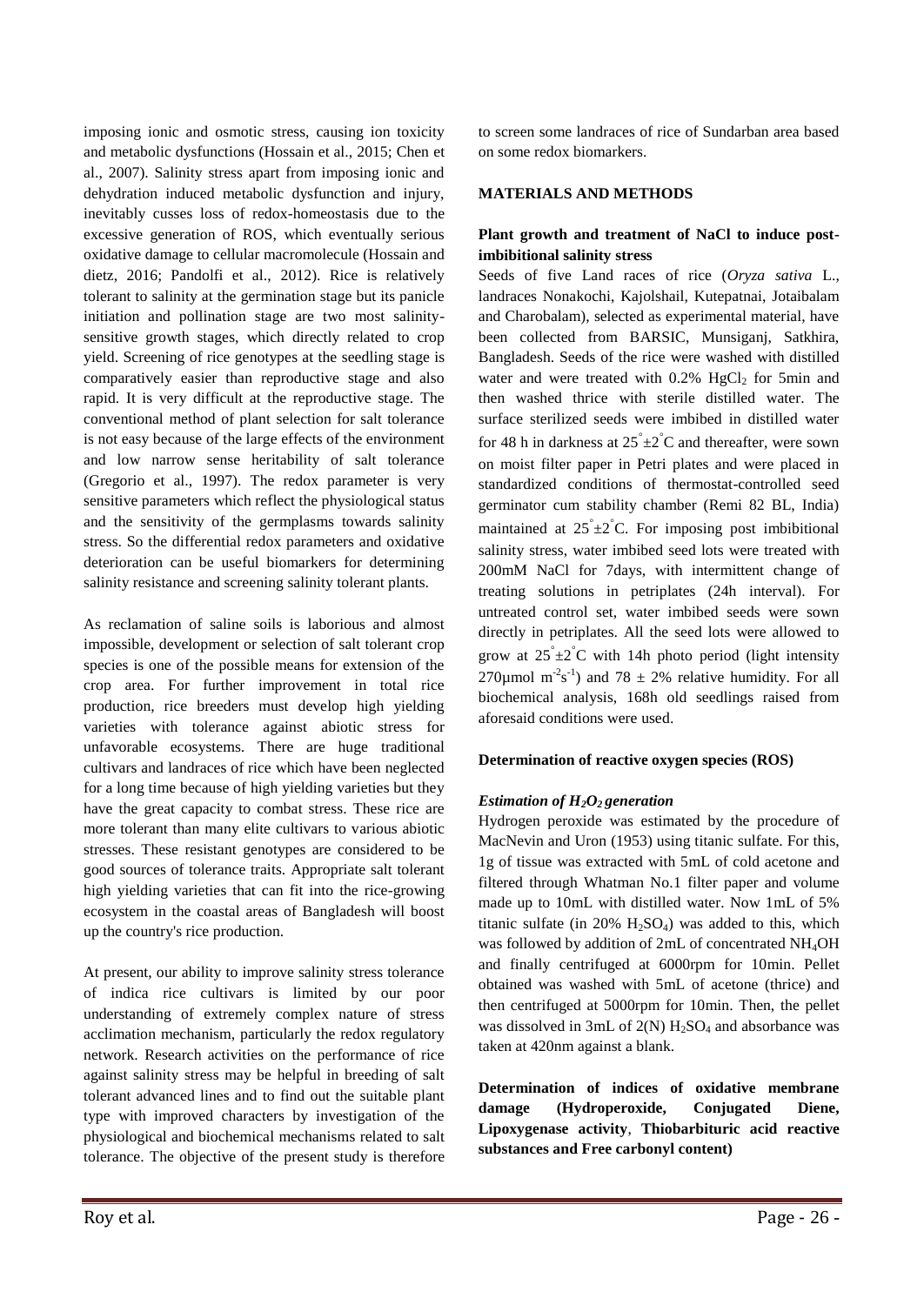### *Hydroperoxide*

To estimate Hydroperoxide, 500mg of tissue was homogenized in 150mM Tris HCl  $(P^H$ -6.8), centrifuged at 5000 rpm and assayed as described by Simon (1904). The reaction mixture contained 250mM ammonium ferrous sulfate, 100mM xylenol orange, 0.25mM  $H_2SO_4$ , 4mM BHT prepared in 90% (v/v) methanol and an aliquot of the sample. After 30min of incubation at room temperature, the reaction was added with 100mM triphenyl phosphine to specifically reduced hydroperoxides to distinguish from  $H_2O_2$  (Nourooz-Zadeh et al., 1994). Absorbance was taken at 560nm.

### *Conjugated Diene*

For estimating conjugated dienes, the process of Buege and Aust (1978) was followed. 500mg of tissue extracted with chloroform: methanol mix (2:1) followed by vigorous vortexing and centrifugation at 2000rpm for 10min. The upper layer obtained was discarded along with the proteins, while the lower chloroform layer was dried under a stream of nitrogen at 45°C. The residue obtained was dissolved in cyclohexane and absorbance was taken at 230nm against cyclohexane (standard 1 O.D. = 37.5nmoles).

### *Lipoxygenase activity*

Lipoxygenase activity was determined according to Peterman and Siedow (1985). 200mg of tissue was homogenized with 5mL of 50mM Na-phosphate buffer  $(p<sup>H</sup>-6.5)$  and centrifuged at 5000rpm for 5min. The Supernatant was taken and re-centrifuged at 17000rpm for 10min in cold. The reaction mixture contained 1mL of 1.65mM Na-phosphate buffer  $(P^H - 6.5)$  and 1mL of 1.3mM linoleic acid. After 1hr of incubation at 25°C absorbance was read at 234nm.

#### *Thiobarbituric acid reactive substances*

To estimate membrane lipid peroxidation, test for thiobarbituric acid reactive substances (TBARS) was performed using the procedure of Heath and Packer (1968). 200mg of sample was homogenized in 5mL 0.1% trichloroacetic acid (TCA) and then centrifuged at 10,000 rpm for 15min and finally, the supernatant was taken. To 1mL of supernatant, 3mL of 5% TCA containing 1% thiobarbituric acid (TBA) was added and heated in a hot water bath for 30 min and cooled quickly in cold water bath. It was finally centrifuged at 10,000rpm for 10min. The absorbance of the supernatant was measured at 530nm. The concentration of TBARS was measured from its extinction coefficient of  $155\mu$ M cm<sup>-1</sup>. The non-specific turbidity was corrected by subtracting  $A_{600}$  from  $A_{530}$ value. The formula employed as:

Conc. of unknown (CU)

$$
= \frac{\text{The absorbance of the unknown at 530 nm mols/l}}{\text{The diameter of cuvette} \times 155}
$$

The TBARS content is finally expressed in n mol  $g^{-1}$  dry mass of tissue.

### *Free carbonyl content*

Oxidative damage to proteins was estimated as the content of carbonyl groups following the procedure of Jiang and Zhang (2001). 500mg of tissues (root and shoot) were homogenized with 3mL of 50mM potassium phosphate buffer (pH 7.0) containing 1mM EDTA (ethylene diamine tetra acetic acid), 1mM PMSF (phenyl methyl sulfonyl fluoride), 10mM DTT (dithithreitol) and  $5\mu g$  mL<sup>-1</sup> leupeptin (protease inhibitors). The homogenate was centrifuged at 15000×g for 25min and the supernatant was made free from contaminating nucleic acids by treatment with streptomycin sulfate. An equal volume of 10mM DNPH in 2M HCl was added to supernatant containing the oxidized protein. These were allowed to stand in the dark at room temperature for 1h, with vortex every 10min. Samples were precipitated with trichloroacetic acid (TCA; 20% final concentration) and centrifuged in a table-top micro centrifuge for 5min. The supernatants were discarded and the protein pellets were washed twice more with TCA, and then washed three times with 1mL portions of ethanol/ethylacetate (1:1) to remove any free DNPH. The protein samples were resuspended in 1mL of 6M guanidine hydrochloride (dissolved in 20mM phosphate buffer, pH 2.3) at  $37^{\circ}$ C for 15min with vortex mixing. Carbonyl contents were determined from the absorbance at 370nm using a molar absorption coefficient of  $22 \text{mM cm}^{-1}$ .

## **Determination of germination and early growth performances**

For studying early growth performances, Germination rate (GR), Co-efficient of velocity of germination(CVG), Germination energy (GE), Germination rate index (GRI), Mean germination time (MGT), relative growth index (RGI),  $t_{50}$  value, relative germination performance (RGP) and vigor index (VI) were calculated according to Rubio-Casal et al. (2003) and Bhattacharjee (2008).

Germination rate (GR) was calculated as:

 $GR$  = number of germinated seeds/days to first count +number of germinated seeds/days to second count +……..+ number of germinated seeds/ days to the final count.

 $t_{50}$ value = Time (in h) of 50% germination of seeds sown.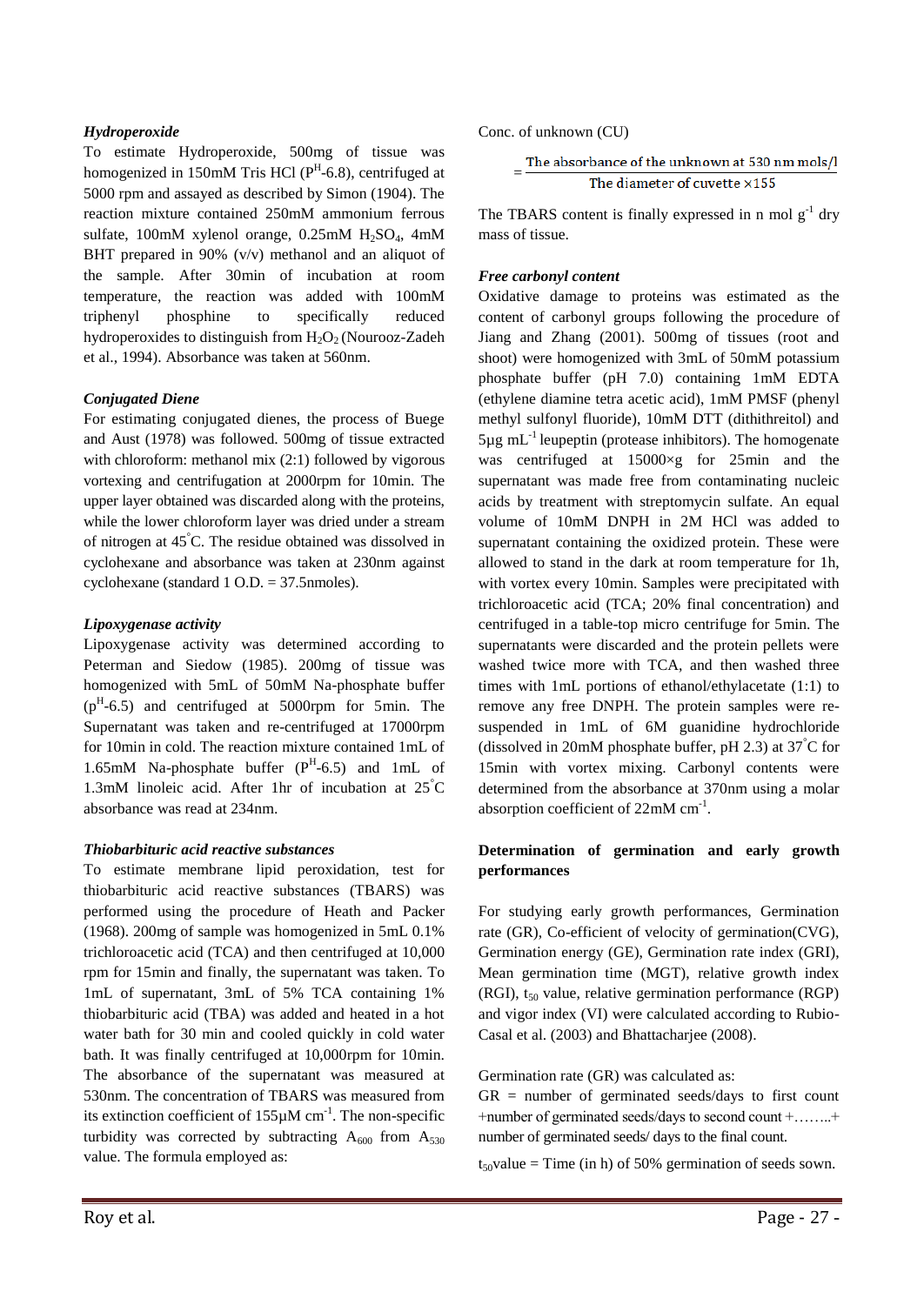Relative germination performance (RGP) was measured as: RGP = (Percentage of germination under treatment /Percentage of germination under control)  $\times 100$ 

Relative growth index was calculated as:

 $RGI = (average dry mass of ten treated seedlings +$ average dry mass of ten control seedlings)  $\times 100$ 

Vigor index (VI) was measured as:

 $VI = (Mean shoot length + mean root length)/Percentage$ of final germination.

#### **Statistical analysis**

Results are mean of three replicates ± standard error. For statistical analysis of the data for significance, the paired two sample t test was done with the help of Microsoft Excel 2013, which shows the significant variations between untreated control and different post-imbibitional salinity stress-raised seedlings.

#### **RESULTS**

# *Differential oxidative damage to newly assembled membrane lipid and protein in rice landraces under extremes of salinity*

In order to investigate whether there is any genotypic difference of oxidative damage to newly assembled membrane system in response to salinity stress during early germination, assessment of free carbonyl content (RC=O), accumulation of TBARS,  $H_2O_2$  content, estimation of hydroperoxide and conjugated diene and determination of lipoxygenase activity were done for the five landraces of rice namely Nonakochi, Kajolshail, Kutepatnai, Jotaibalam and Charobalam. Salinity stress caused significant enhancement in the accumulation of H2O2 (**Fig.1A**) and Hydroperoxide (**Fig.1B**) as well as TBARS and RC=O (indices of membrane protein oxidation and lipid peroxidation (**Fig.1C and 1F**) for the germinating tissues (168h old seedlings) of all the rice land races. However, when compared, the extent of oxidative membrane damage, measured in terms of accumulation of TBARS,  $RC=O$ ,  $H_2O_2$  and Hydroperoxide was found to be significantly higher (compared to control) for post imbibitional salinity stress-raised seedlings of landraces Charobalam and Jotaibalam as compared to other landraces (**Fig.1**). Estimation of hydroperoxide and conjugated diene and lipoxygenase activity an important parameter of determination of redox status of the cell. In case of the lipoxygenase activity, the highest lipoxygenase activity was found in Charobalam as compared to control (**Fig.1E**). Conjugated diene content was found to be significantly higher in salinity stress raised germinating tissue of Jotaibalam and Charobalam as compared to untreated control (**Fig. 1D**).

### *Effect of post imbibitional salinity stress on germination and early growth performances of rice landraces*

When post-imbibitional salt stress (PISS) was imposed to the seeds of five rice Landraces, the land race Charobalam exhibited delayed germination and early growth performances as compared with untreated control (measured in terms of germination rate,  $t_{50}$  value, relative germination performance, relative growth index and vigor index (**Table 1**). However, the effect of post-imbibitional salt stress on germination early growth performances of rice landraces Kutepatnai, Nonakochi and Kajolshail was marginal (**Table 1**). The result in general shows inhibition of germination and early growth performances under the exposure of salt stress of all the rice landraces. The relative growth index (RGI) for post-imbibitional salt stress-raised seedlings of rice landraces Charobalam and Jotaibalam have been reduced to 20.84 and 28.77%, respectively (**Table 1**), Similarly the relative germination performance (RGP) of post-imbibitional salt stress-raised rice seeds of landraces Charobalam and Jotaibalam have been reduced to 64.28 and 77.77% respectively (**Table 1**), hinting more early growth impairment suffered by the landraces Charobalam and Jotaibalam than other three landraces under the same magnitude of corresponding salt stress. Assessment of other parameters of germination and early growth impairment, like germination rate,  $t_{50}$ value, vigor index etc. also corroborate the finding that germination continued even at salinity stress but early growth was inhibited and delayed more for the landraces Charobalam and Jotaibalm as compared to other landraces (**Table1**).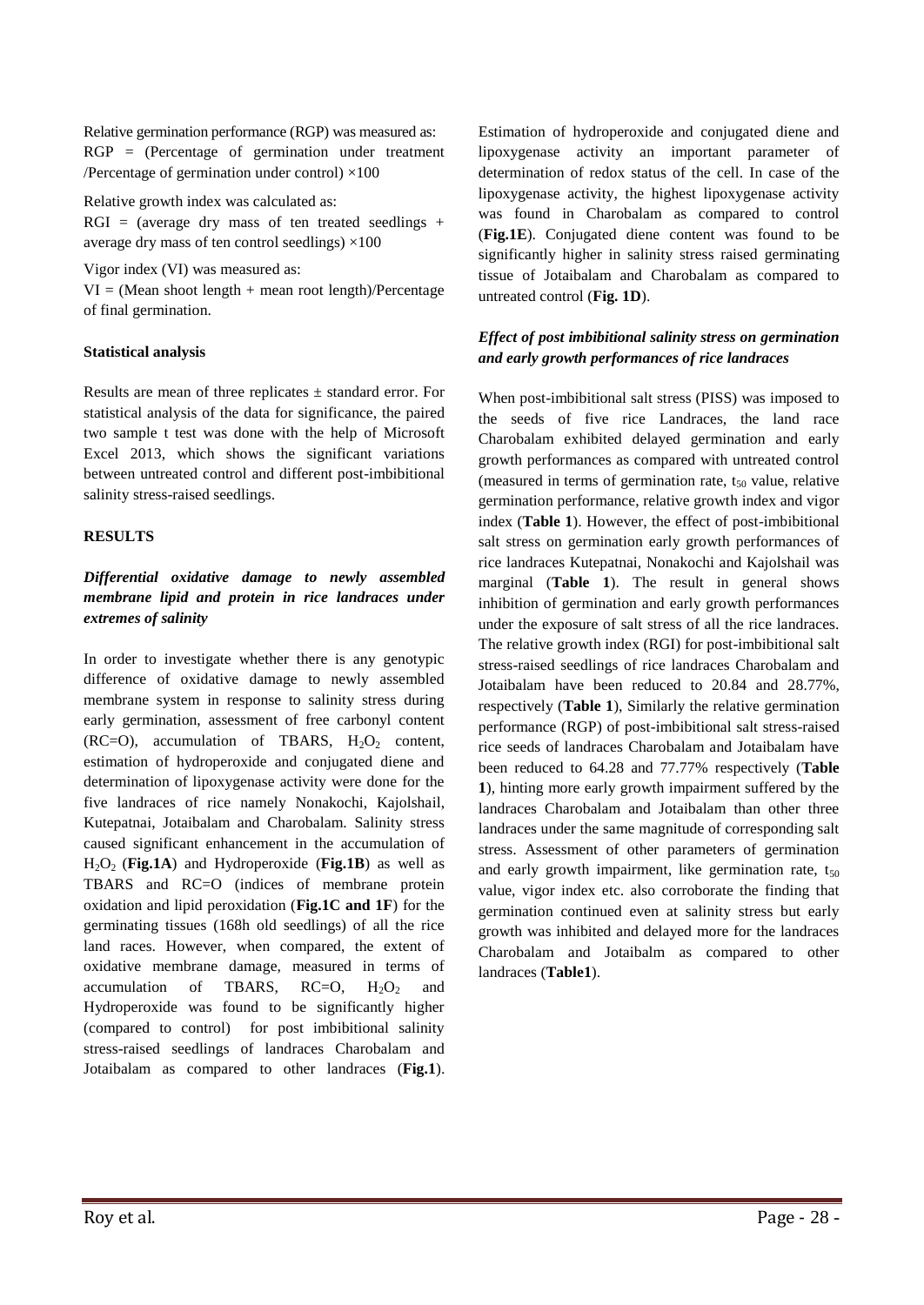

**Fig. 1:** Estimation of redox biomarkers assessed in terms of parameters of oxidative membrane damage to the seedling of five land races of rice of Sundarban, Bangladesh raised from post-imbibitional salinity stress (PISS-200mM/0.18Scm<sup>-1</sup> NaCl). Results are mean of three replicate  $\pm$  standard error \* and \*\*represent significant differences at 0.05 and 0.01 level.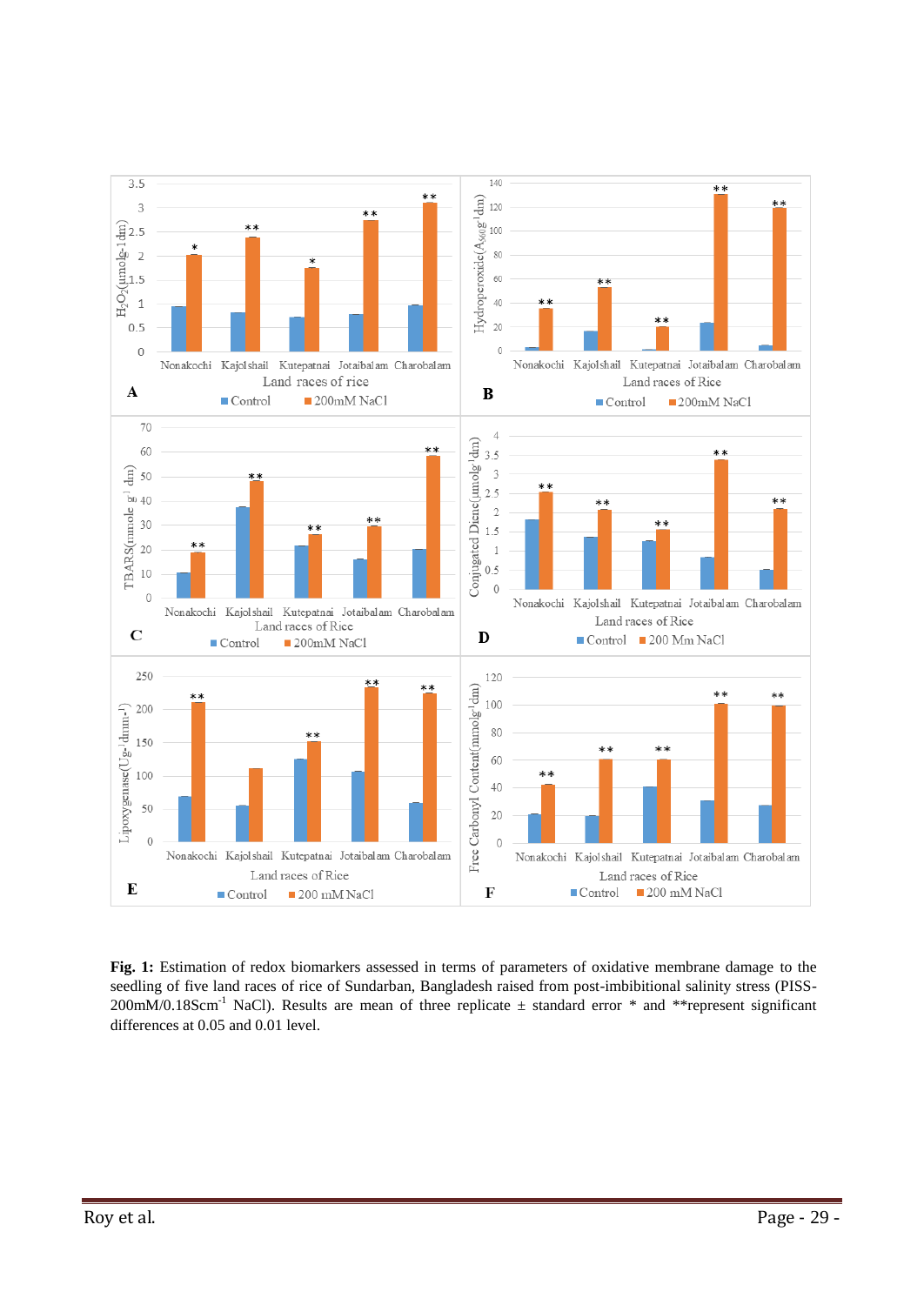**Table 1:** Impact of post-imbibitional salinity stress (PISS-200mM/0.18 Scm<sup>-1</sup>NaCl) on Germination and early growth performance of five landraces of Rice of Sundarban, Bangladesh. Results are mean of three replicate  $\pm$ standard error. \* and \*\* represent significant differences at 0.05 and 0.01 level.

| Landraces of Rice | Treatment                | Germination and Early Growth Performance |                     |                   |                     |                    |
|-------------------|--------------------------|------------------------------------------|---------------------|-------------------|---------------------|--------------------|
|                   |                          | <b>GR</b>                                | $t_{50}$ (hrs)      | $RGP(\% )$        | RGI(%)              | VI                 |
| Nonakochi         | <b>Untreated Control</b> | $1.6 \pm 0.007$                          | $28.5 \pm 0.272$    | $96.67 \pm 0.223$ | $100 \pm 0$         | $0.078 \pm 0.002$  |
|                   | 200mM NaCl               | $1.24 + 0.031*$                          | $39.17 \pm 0.207**$ | 95.00±0.120       | 45.16±0.081**       | $0.027 \pm 0.001*$ |
| Kajolshail        | <b>Untreated Control</b> | $1.35+0.018$                             | $23.67 \pm 0.207$   | $100 \pm 0$       | $100 \pm 0$         | $0.092 \pm 0.001*$ |
|                   | 200mM NaCl               | $0.95+0.063$                             | $43.5 \pm 0.360**$  | $90 \pm 0.152**$  | $34.11 \pm 0.177**$ | $0.018 \pm 0.001$  |
| Kutepatnai        | <b>Untreated Control</b> | $1.66 \pm 0.021$                         | $20.5 \pm 0.136$    | $100 \pm 0$       | $100+0$             | $0.073 \pm 0.003$  |
|                   | 200mM NaCl               | $1.43 \pm 0.042*$                        | $24.67 \pm 0.208*$  | $98.69 \pm 0.316$ | 71.24±0.070**       | $0.025 \pm 0.001$  |
| Jotaibalam        | <b>Untreated Control</b> | $1.59 \pm 0.011$                         | $29.33 \pm 0.342$   | $99.25 \pm 0.350$ | $100+0$             | $0.082 \pm 0.003$  |
|                   | 200mM NaCl               | $0.88 \pm 0.025**$                       | $51.83 \pm 0.477**$ | $77.77 + 0.171**$ | $28.77+0.106$       | $0.033 \pm 0.0017$ |
| Charobalam        | <b>Untreated Control</b> | $1.82 \pm 0.015$                         | $20.83 \pm 0.157$   | $93.33 \pm 0.152$ | $100+0$             | $0.146 \pm 0.004$  |
|                   | 200mM NaCl               | $0.68 \pm 0.012**$                       | $60.83 \pm 0.079**$ | $64.28 + 0.231**$ | $20.84 + 0.139$     | $0.018 \pm 0.000*$ |

#### **DISCUSSION**

Excess production of ROS, a deleterious process is toxic to plants and causes oxidative damage to cellular constituents, leading to cell death (Noctor and Foyer, 1998; Hasegawa et al., 2000; Banu et al., 2009, 2010). Adverse environmental factors like salinity stress result in increased levels of ROS that are detrimental to the plant (Asada, 1999; Borsani et al., 2001).  $H_2O_2$  (a ROS species) at low concentrations acts as a signalling molecule, inducing tolerance to several biotic and abiotic stresses, but at high concentrations triggers apoptosis-like and autophagic cell death (Love et al., 2008; Quan et al., 2008). In the present study, the production of  $H_2O_2$  was observed to be higher (compared to control) in the landraces Charobalam. The findings in our study are in good agreement with Shahid et al. (2012) who found that salt stress enhanced  $H_2O_2$  accumulation in the salt sensitive genotypes of pea.

Lipid peroxidation is the process where ROS remove electrons from the lipids in the cell membranes thereby damaging the cells (Catala, 2006). Thiobarbituric acid reactive substances (TBARS) assay is the most widely used for determining lipid peroxidation (Yagi, 1998). During the process of lipid peroxidation, the Malondialdehyde (MDA) is formed by the decomposition

of polyunsaturated fatty acids which reacts with thiobarbituric acid. Oxidation of unsaturated fatty acids at a low level is a normal reaction in living cells. Enzymatic oxidation is catalyzed by lipoxygenases (LPOX). It has been reported that stimulation of LPOX activity under stress conditions reflects higher lipolytic activity in membranes and oxidation of membrane-bound fatty acids by causing propagation of lipid peroxidation (Molassiotis et al., 2006). Hydroperoxides are some of the first semistable products of the interaction between free radicals (and other reactive oxygen species) with biological systems so that they are potential indicators of the formation and effects of these reactive molecules. In our study, the highest lipoxygenase activity was found in Charobalam and significantly higher hydroperoxide was found (compared to control) in landraces Charobalam and Jotaibalam.

The Conjugated dienes (CD) provide a marker of the early stages of lipid peroxidation (Halliwell and Gutteridge, 1985) and measurement of conjugated dienes is a useful index of the early stages of peroxidation in studies with pure lipids and isolated lipoproteins (Dekkers et al., 1996). Protein carbonylation is significantly more sensitive to oxidative stress than lipid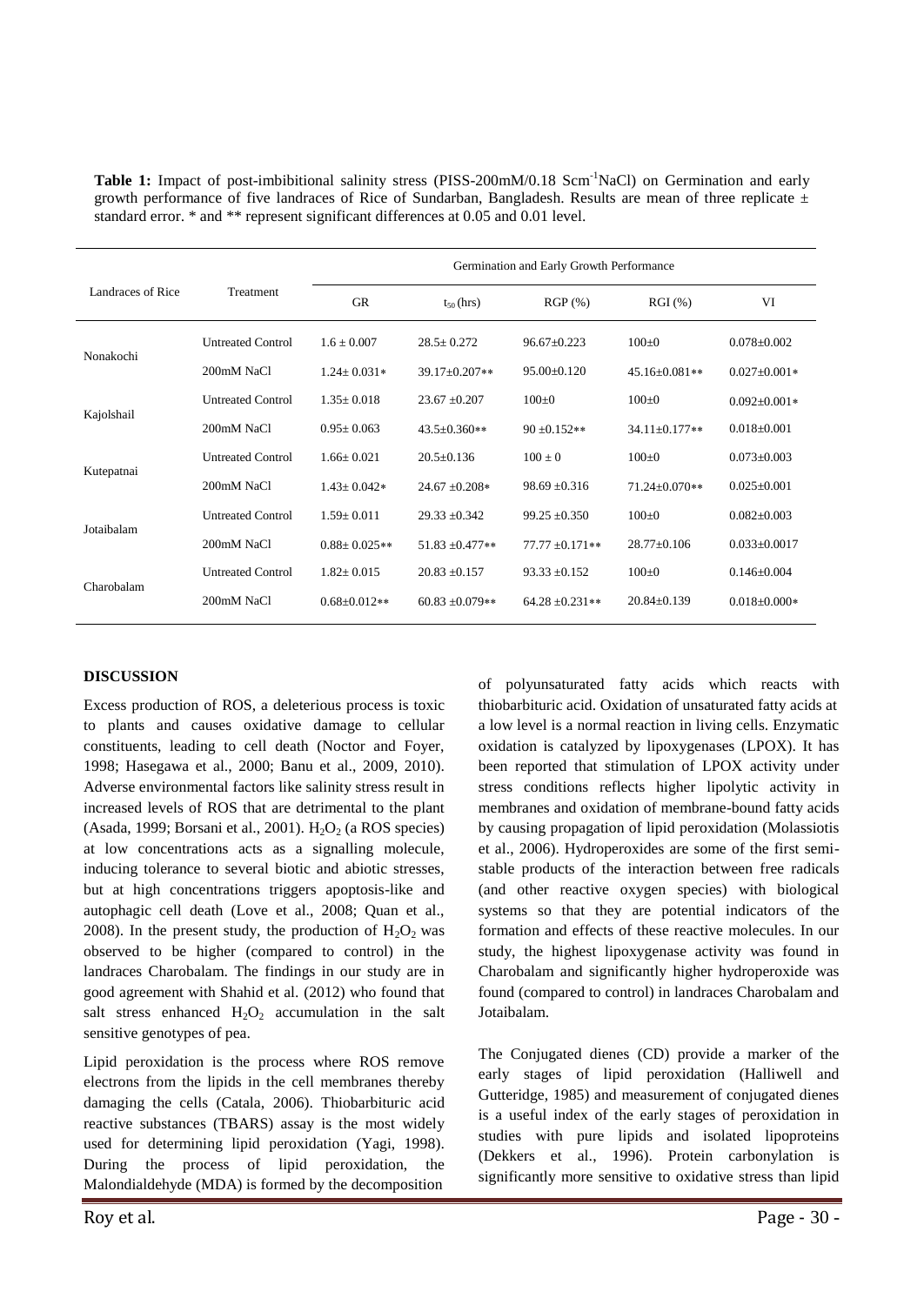peroxidation as the later gets catabolized rapidly than oxidized protein (Palma et al., 2002). The extent of oxidative damage assessed in terms of accumulation of free carbonyl content and thiobarbituric acid reactive substances (RC=O and TBARS) and estimation of hydroperoxide, conjugated diene and lipoxygenase activity, caused by salinity stress, generally correlated with germination and early growth performances and internal osmotic status of germinating seedlings (assessed in terms of vigor index, relative growth index, germination rate, t50 value and relative germination performance) of all five landraces of rice. Although oxidative membrane injury and early growth performances are not completely linked, but for all the landraces of rice, the early growth performances declined with higher accumulation of RC=O and TBARS. This finding strongly suggests that early growth performances under salinity stress require the ability to tolerate and mitigate oxidative damages to newly assembled membrane system of all five germinating experimental rice cultivars (Gong et al., 1988; Larkindale and Huang 2004; He et al., 2009; Bhattacharjee, 2008, Chakraborty and Bhattacharjee, 2015; Bhattacharjee and Dey, 2018). It is also quite evident that landrace Kutepatnai and Nonakochi were more tolerant in relation to oxidative injury and maintenance of internal water status of juvenile germinating tissues, which might be further corroborated by the data of redox status of the tissue under salinity stress.

## **CONCLUSION**

Five experimental land races of Rice (Nonakochi, Kutepatnai, Kajolshail, Jotaibalam and Charobalam) of Sundarban, Bangladesh exhibited differential oxidative damage to the membrane lipid and protein assessed in terms of accumulation of Hydroperoside, Thiobarbituric acid reactive substances (TBARS), Conjugated Diene, RC=O and activities of LPOX. When compaired, there seems to be a close connection between oxidative membrane lipid & protein damage and germination & early growth performance. Land races exhibited more oxidative membrane lipid and protein damage showed significant germination and early growth impairment. It proves that, these parameters are very sensitive parameter which reflects the physiological status and the sensitivity of the Rice germplasms towards the salinity. In this study, the redox biomarkers based screening showing the land races of Rice of Sundarban, Bangladesh for salinity tolerant as Kutepatnai > Nonakochi > Kajolshail > Jotaibalam > Charobalam. So, the redox metabolic parameters offer a sensitive tool as a biomarker for the assessment and screening salinity tolerant germplasms of rice of Sundarban, Bangladesh.

## **REFERENCES**

Anonymous. 2006. ABSPII. Drought tolerant rice and salinity tolerance rice. Agricultural Biotechnology Support Project II- South Asia. pp.26.

Arshad, M., Saqib, M., Akhtar, J. and Asghar, M. 2012. Effect of calcium on the salt tolerance of different wheat (*Triticum aestivum* L.) genotypes. Pak. J. Agri. Sci. 49: 497–504.

Asada, K. 1999. The water–water cycle in chloroplasts: scavenging of active oxygens and dissipation of excess photons. Annu. Rev. Plant Physiol. Plant Mol. Biol. 50: 601–639.

Banu, M. N. A., Hoque, M. A., Watanabe-Sugimoto, M., Matsuoka, K., Nakamura, Y., Shimoishi, Y. and Murata, Y. 2009. Proline and glycinebetaine induce antioxidant defense gene expression and suppress cell death in cultured tobacco cells under salt stress. J. Plant Physiol. 166(2): 146–156.

Banu, M. N. A., Hoque, M. A., Watanable-Sugimoto, M., Islam, M. M., Uraji, M., Matsuoka, K., Nakamura, Y. and Murata, Y. 2010. Proline and glycinebetaine ameliorated NaCl stress via scavenging of hydrogen peroxide and methylglyoxal but not superoxide or nitric oxide in tobacco cultured cells. Biosci. Biotechnol. Biochem. 74(10): 2043–2049.

Bhattacharjee, S. and Dey, N. 2018. Redox metabolic and molecular parameters for screening drought tolerant indigenous aromatic rice cultivars. Physiol. Mol. Biol. Plants, 24: 7–23.

Bhattacharjee, S. 2008. Calcium-dependent signaling pathway in heat induced oxidative injury in *Amaranthus lividus*. Biol. Plant, 52:1137–1140.

Borsani, O., Díaz, P., Agius, M.F., Valpuesta, V. and Monza, J. 2001. Water stress generates an oxidative stress through the induction of a specific Cu/Zn superoxide dismutase in *Lotus corniculatus* leaves. Plant Sci.161:757–763.

Buege, J.A. and Aust, S.D. 1978. Methods Enzymol. 52: 302–310.

Catala, A. 2006. An overview of lipid peroxidation with emphasis in outer segments of photoreceptors and the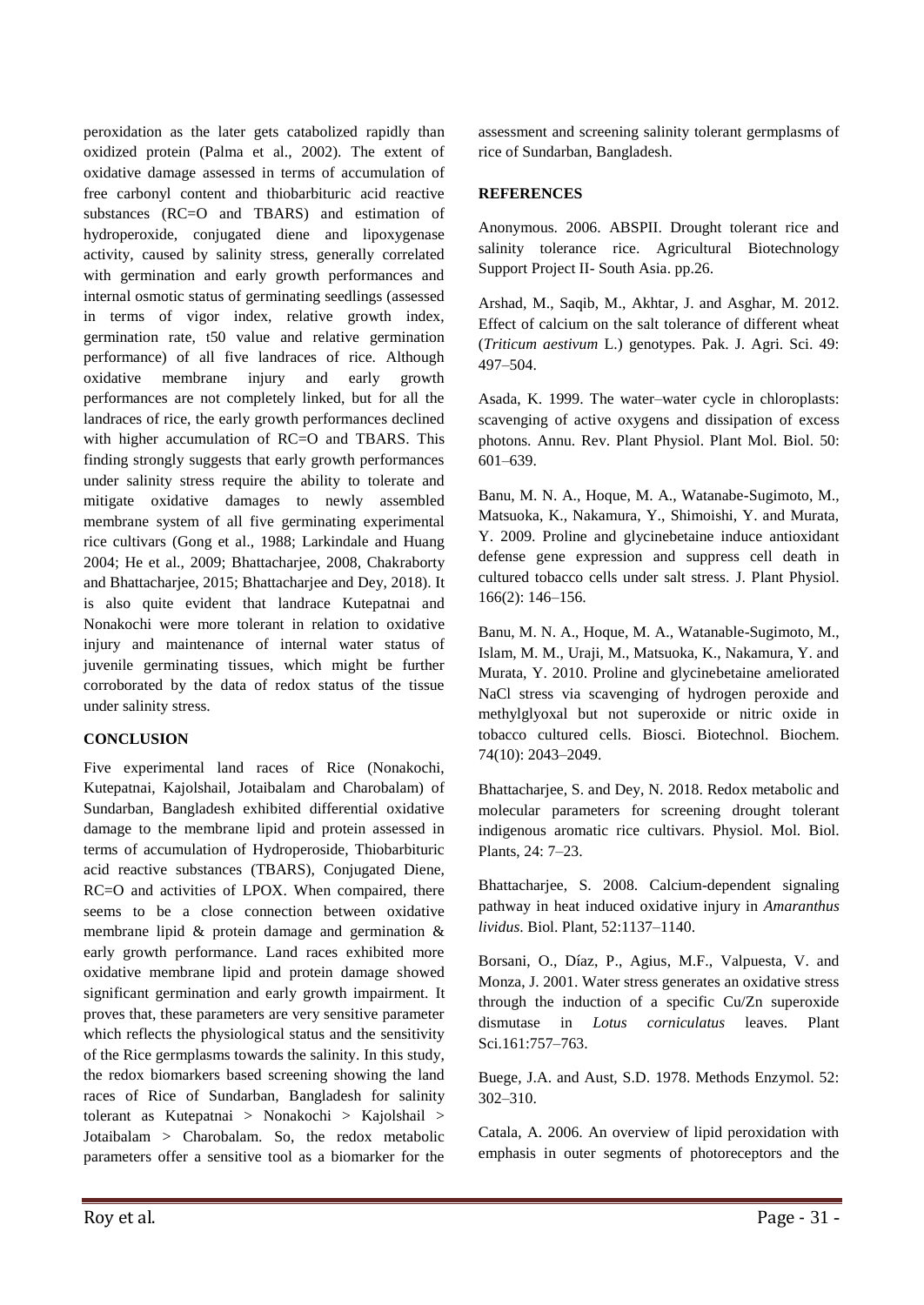chemiluminescence assay. Int. J. Biochem. Cell Biol. 38: 1482–1495.

Chakraborty, A. and Bhattacharjee, S. 2015. Differential competence of redox-regulatory mechanism under extremes of temperature determines growth performances and cross tolerance in two indica rice cultivars. Journal of Plant Physiology, 176: 65–77.

Chakravarthi, B. K. and Naravaneni, R. 2006. SSR marker based DNA fingerprinting and diversity study in rice (*Oryza sativa*. L). African J. Biotechnol. 5(9): 684– 688.

Chen, Z., Pottosin, I. I., Cuin, T.A., Fuglsang, A.T., Tester, M., Jha, D., Zepeda-Jazo, I., Zhou, M., Palmgren, M. I. G., Newman, I. and Shabala, S. 2007. Root plasma membrane transporters controlling K+ /Na+ homeostasis in salt stressed barley. Plant Physiol. 145(4):1714 –1725.

Dekkers, J. C., van Doornen, L. J. P. and Kemper, H. C. G. 1996. The role of antioxidant vitamins and enzymes in the pevention of exercise-induced muscle damage. Sports Medicine*,* 21*:* 213–238.

Galvani, A. 2007. The challenge of the food sufficiency through salt tolerant crops. Rev. Env. Sci. Biotechnol. 6:  $3-16$ .

Gong, M., Li, Y. J. and Chan, S. Z. 1988. ABA induced thermotolerance in maize seedlings is mediated by calcium and associated antioxidant systems. J. Plant Physiol. 153:488–97.

Gregorio, G. B., Senadhira, D. and Mendoza, R. D.1997. Screening rice for salinity tolerance. IRRI Discussion Paper Series no. 22. Manila (Philippines): International Rice Research Institute, pp.1-30.

Halliwell, B. and Gutteridge, J. M. C.1985. Role of free radicals and catalytic metal ions in human disease: An overview. Method in Enzymology, 186: 1–85.

Hasegawa, P. M., Bressan, R. A., Zhu, J. K. and Bohnert, H. J. 2000. Plant cellular and molecular responses to high salinity. Ann. Rev. Plant Physiol. Plant Mol. Biol. 51: 463–499.

He, L., Gao, Z. and Li, R. 2009. Pretreatment of seed with H<sub>2</sub>O<sub>2</sub>enhances drought tolerance of wheat (*Triticum aestivum* L.) seedlings. Afr. J. Biotechnol. 08(22):6151– 6157.

Heath, R. L. and Packer, L. 1968. Photo-oxidation in isolated chloroplasts: kinetics and stoichiometry of fatty acid oxidation. Arch. Biochem. Biophys. 125:189–98.

Hossain, M. A., Bhattacharjee, S., Armin, S. M., Qian, P., Xin, W., Li, H.Y., Burritt, D. J., Fujita, M.and Tran, L. S.2015. Hydrogen peroxide priming modulates abiotic oxidative stress tolerance: insights from ROS detoxification and scavenging. Front. Plant Sci. 6: 420.

Hossain, M. S. and Dietz, K. J. 2016. Tuning of Redox Regulatory Mechanisms, Reactive Oxygen Species and Redox Homeostasis under Salinity Stress. Frontiers in plant science, 7: 548.

Jiang, M., and Zhang, J. 2001. Effect of abscisic acid on active oxygen species, antioxidative defense system and oxidative damage in leaves of maize seedlings. Plant Cell Physiol. 42:1265–1273.

Larkindale, J., and Huang, B. 2004. Thermotolerance and antioxidant system in *Agrostis stolonifera*: Involvement of SA, ABA, Ca, H<sub>2</sub>O<sub>2</sub>and ethylene. J. Plant Physiol. 161(4):405–13.

Lauchli, A. and Grattan, S. R. 2007. Plant growth and development under salinity stress. In: Advances in Molecular Breeding toward Drought and Salt Tolerant Crops, (Eds.): Jenks, M. A., Hasegawa, P. M. and Jain, S. M. Springer, pp. 1–32.

Love, A. J., Milner, J. J. and Sadanandom, A. 2008. Timing is everything: regulatory overlap in plant cell death. Trends Plant Sci. 13:589–595.

MacNevin, W. M. and Uron, P. F. 1953. Spectrum of hydrogen peroxide from organic hydroperoxides. Anal. Chem. 25:1760–1761.

Muhling, K. H. and Lauchli, E. 2001. Physiological traits of sodium toxicity and salt tolerance. In: Plant nutrition - Food security and sustainability of agro-ecosystems through basic and applied research (Eds.): Horst, W. J., Olfs, H. W., Schenk, M. K., Römheld, V., Burkert, A., Sattelmacher, B., Claassen, N., Schmidhalter, U., Flessa, H., Schubert, S., Frommer, W. B., Wirén, N. V. and Goldbach, H. Springer, pp. 378–379.

Munns, R. 2005. Genes and salt tolerance: bringing them together. New Phytologist, 167: 645–663.

Molassiotis, A., Sotiropoulos, T., Tanou, G., Diamantidis, G. and Therios, I. 2006. Boron induced oxidative damage and antioxidant and nucleolytic responses in shoot tips culture of the apple rootstock EM9 (*Malus domestica* Borkh.). Environ. Exp. Bot. 56: 54–62.